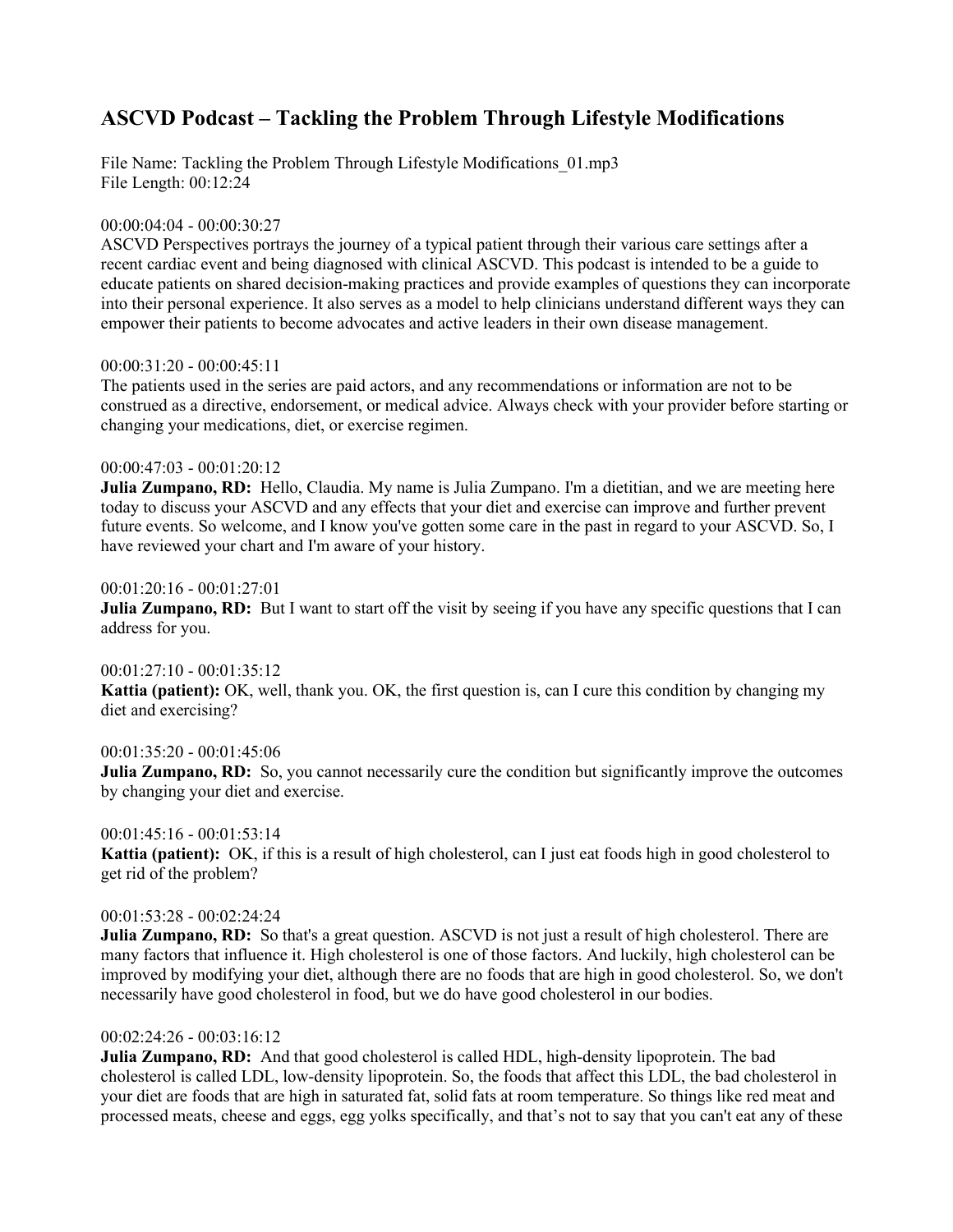foods, but just being mindful of how much. Butter, lard, bacon fat, sauces and gravies that are coming from animals are high sources of saturated fat, which then in turn can increase your bad LDL cholesterol.

## 00:03:16:24 - 00:03:22:24

**Kattia (patient):** OK, so what types of food should I be eating and avoiding, to improve my cholesterol?

#### 00:03:22:26 - 00:03:55:06

**Julia Zumpano, RD:** That's a great question. Mediterranean diet is the one that's been advised the most, and the reason is because it has been shown to have positive outcomes on cholesterol and reducing the risk of heart disease. So, the Mediterranean diet is abundant in fruits and vegetables; legumes, which are dried beans and lentils; and fish; and extra virgin olive oil. So those are the foods that you certainly want to eat more of.

## 00:03:55:08 - 00:04:31:02

**Julia Zumpano, RD:** They are naturally low in saturated fat and naturally good sources of monounsaturated fatty acids, which are a healthy fat, which has been proven to help improve good levels of cholesterol, or that HDL. And then avoiding the foods that are high in the saturated fat: processed foods, commercial products, packaged desserts, and then sweets of course, are not necessarily favorable from an overall health standpoint, but specifically for heart disease and cholesterol, as well.

## 00:04:31:16 - 00:04:38:00

**Kattia (patient):** So, does this mean I can never have my favorite comfort foods or alcohol, ever again?

#### 00:04:38:02 - 00:05:11:15

**Julia Zumpano, RD:** Absolutely not. You certainly can have comfort foods, and you certainly can safely drink alcohol. As for alcohol, I would run it by your cardiologist and see what they suggest is an appropriate amount of alcohol to consume, and what types of alcohol are best to consume. Just due to… there may be some medication interactions with alcohol, so it's always safe to run it by your cardiologist first, but everything can be included in moderation.

#### 00:05:11:22 - 00:05:50:15

**Julia Zumpano, RD:** Comfort foods are also allowed to be included, again in moderation. So just being mindful of your intake. How much you're having. If you are able to make some of these comfort foods with less added fats, leaner meats, less added sugars or oils, or unhealthy ingredients, certainly making slight adjustments to the recipes can make them a better choice for you. But even the full-flavored, full fat version can still be eaten on occasion, special occasions and then in moderation. So really cutting back on the portion of them.

## 00:05:51:11 - 00:06:05:13

**Kattia (patient):** OK, that's good to know. Thank you for that. OK, so I live in an area without many grocery stores, and it's really, really hard to just get to the grocery store regularly. How do you suggest I get access to fresh fruits and vegetables?

#### 00:06:05:18 - 00:06:40:11

**Julia Zumpano, RD:** So there are a couple of ways that you can access this. If you do have any food pantries available in your area, that's a great place to start. Another way would be, you know we're coming along the season for some markets, so an open air, fresh market. If you have any local places that do sell fresh produce, you can do farmer's markets. That could be another place if you have that available to you. And then lastly, if you have the availability of ordering some food online.

#### 00:06:40:14 - 00:06:52:01

**Julia Zumpano, RD:** So, there's a lot of grocery delivery that, again, has exploded over the last year. If you're able to access some meal and food delivery, that would be another great option.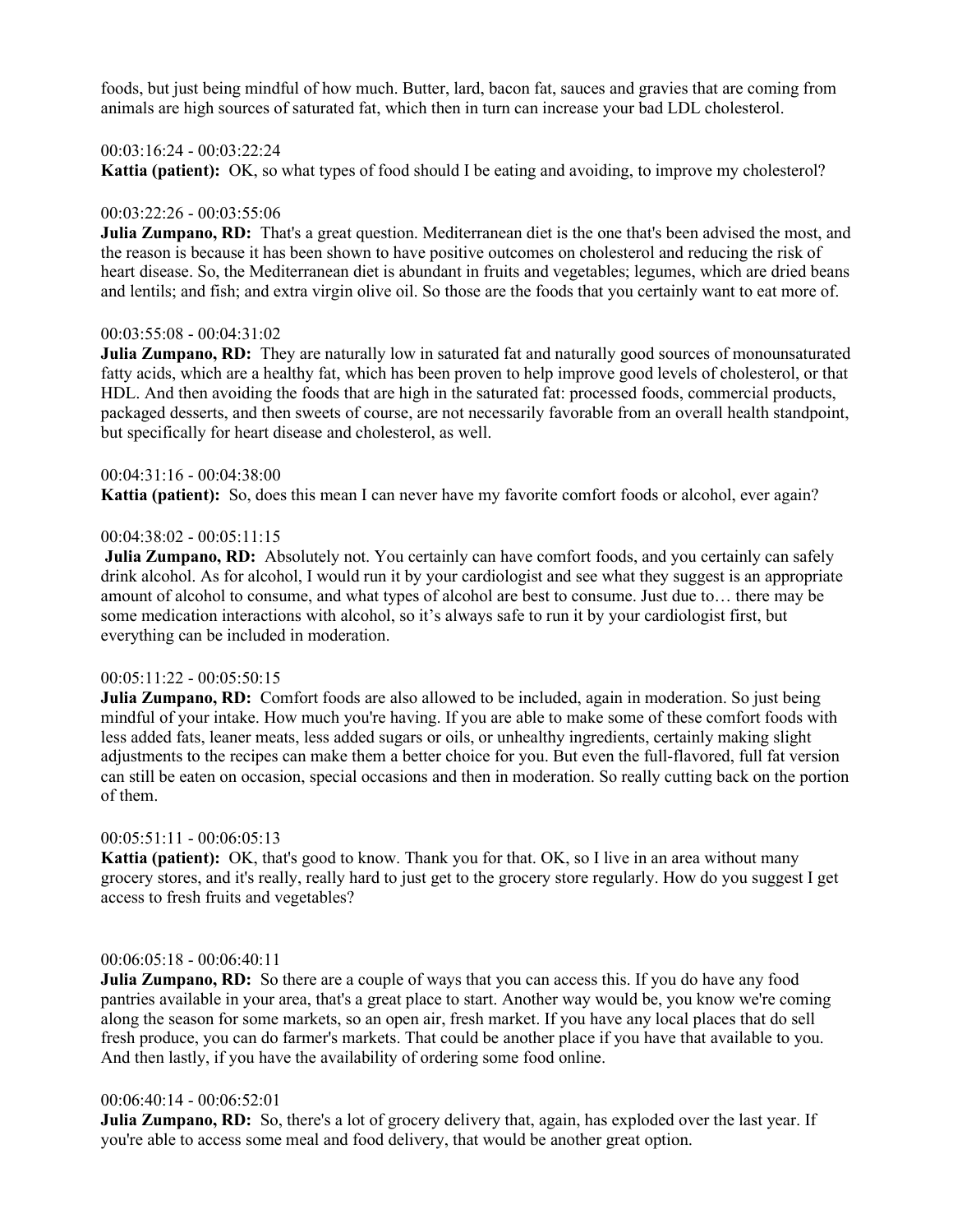# 00:06:52:20 - 00:07:03:24

**Kattia (patient):** Well, unfortunately, my income does not allow me to invest much money into fresh fruits and vegetables that you've recommended. Are there any other programs that could help me with this?

# $00:07:04:10 - 00:07:37:10$

**Julia Zumpano, RD:** Certainly, I would look locally or statewide. So, there's food stamps that you could apply for. There are some local organizations that may be able to help you offset the cost of some of the fruits and vegetables. As I mentioned, the food pantries are another great way to offset the price there. If you are able to purchase them frozen, they tend to be a little less expensive that way. And again, could last a lot longer since you're not able to go to the grocery store very often.

# 00:07:37:15 - 00:08:10:07

**Julia Zumpano, RD:** And another thing would be to really look at your grocery list and see if there is anything on the list that may be unnecessary or you're purchasing that is optional, that you could use that money towards the fruits and vegetables. So, it might be like soda or chips or any bottled water or things that maybe are taking an expense that could be negotiated into buying fruits and vegetables.

# 00:08:10:22 - 00:08:51:07

**Julia Zumpano, RD:** So canned fruits and vegetables are also an option. The only concern with canned foods is that they tend to have added sodium, or salt, and added sugar. So, if you are going to choose canned foods, if you have the ability to choose low sodium canned vegetables, that would be the best. If you don't, just draining and rinsing those vegetables before you cook them, and same with the fruit. If you have the ability to purchase canned fruits that are in their own juice, that would be preferred. If you only can find them in syrup, I would do light syrup. And again, drain and rinse those canned fruits.

# 00:08:51:26 - 00:09:03:27

**Kattia (patient):** OK, all right. Now in regard to exercise, what can I do for exercise if I don't have like a gym membership or don't live in a safe area that allows me to exercise outside?

# 00:09:05:13 - 00:09:36:15

**Julia Zumpano, RD:** There are a lot of great online options that are free. So, there are websites that provide free exercises you can do in your home safely without any equipment. There are walking videos. There's also, if you have a local library, a lot of the times they have DVDs that you could rent that are exerciseguided DVDs that you could do in the comfort of your home. They're walking videos or light resistance videos, yoga.

# 00:09:36:24 - 00:09:58:01

**Julia Zumpano, RD:** So, there's a whole slew of resources available online that are free, as well as locally. Another thing you could do if you have the ability to drive to a location that is safer for you to walk in or go with a partner or a friend, that you could feel more safe when that opportunity would present itself.

## 00:09:58:10 - 00:10:06:19

**Kattia (patient):** OK, now what if I've been consistent with exercise and my bad cholesterol still isn't improving? What do I do?

# 00:10:07:01 - 00:10:39:16

**Julia Zumpano, RD:** So then maybe take a look at just because it's consistent, maybe you're not doing the right type of exercise or maybe not burning enough calories. We recommend one hundred and fifty minutes of exercise per week, as a minimum. So, one hundred and fifty to two hundred fifty has been shown to be effective. So, kind of looking at the timing, frequency, and the intensity. Another thing is that the exercise is not the only culprit. So maybe looking more aggressively at diet, is there something you're overlooking in your diet that could be contributing?